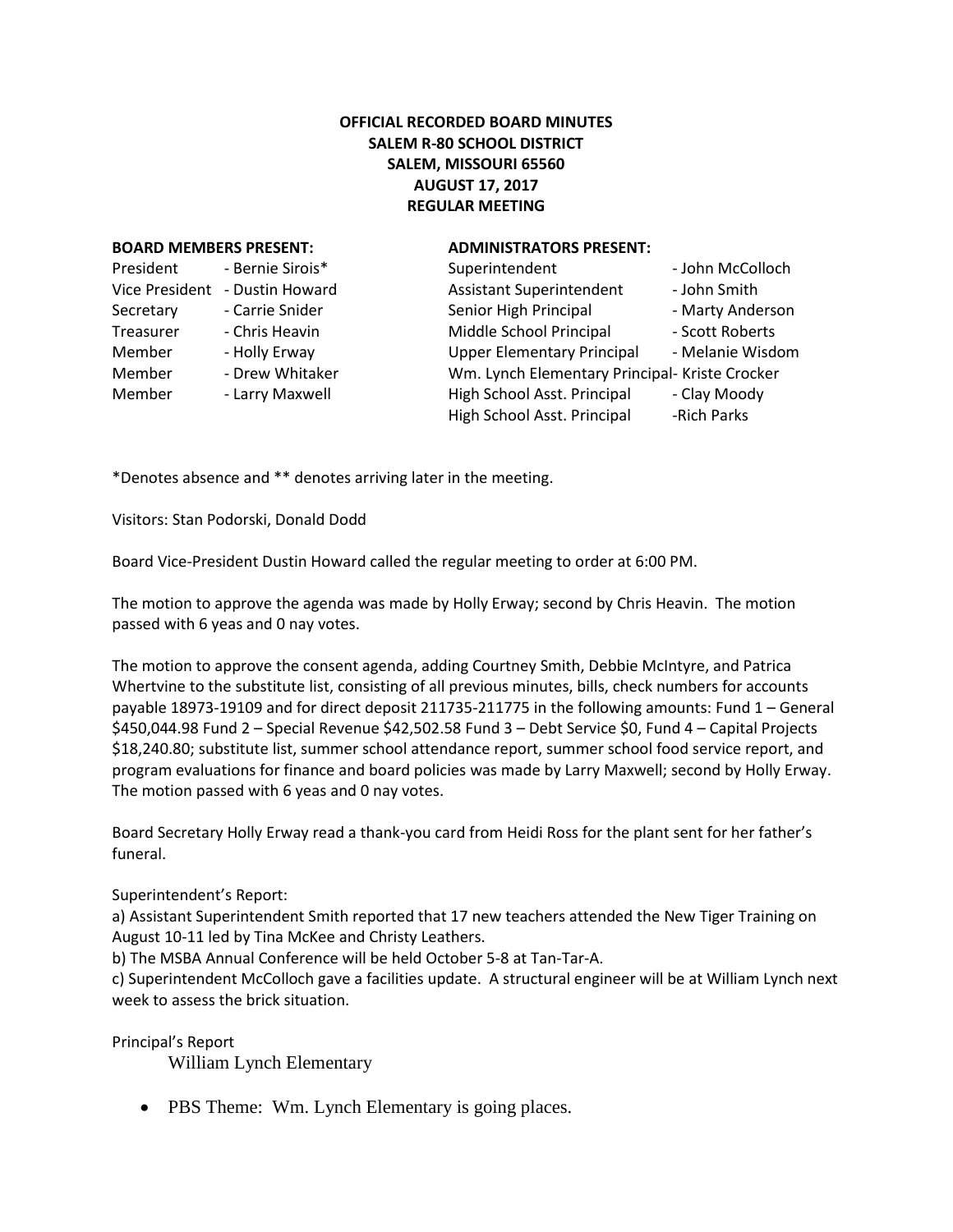- Enrollment: PK-70, K-86,  $1<sup>st</sup>$ -90, Total-246.
- Open house was well-attended.
- Title I Parent Meeting is September 6 at 3:30 in the WL teachers' lounge. Parents are invited to hear information and provide input about the Title I programs offered at William Lynch and Upper Elementary.
- Picture day is August 22.
- Reading for Education kick-off is August 28.
- Vision Check-up will be October 24-25.
- September 8 from 4:30-5:30 will be Grandparents' Day Celebration.

Upper Elementary

- Our PBS theme for the 2017-2018 school year is "Camp PBS". Students will earn s'mores around the campfire for being safe, respectful and responsible learners and lightening bugs for great individual behavior.
- Picture day is scheduled for Tuesday, August  $22<sup>nd</sup>$ .
- $\bullet$  Our fundraiser will kick-off on Wednesday, August  $23^{\text{rd}}$ .
- As of Friday, we have had 21 new students enrolled and 13 current students transfer to other districts. Several of our new enrollments have been from out-of-state. We are excited for a great year!
- Our PTO will begin a mum fundraiser the first week of school. If interested, please see any of our students.
- We are excited to expand the library reader program to Salem UE this year. We have  $2<sup>nd</sup>$ grade classes and one  $3<sup>rd</sup>$  grade class participating and are excited to have a monthly reader come visit them.

Middle School

- Enrollment at SMS currently stands at 217 students. We've dropped 16 students and added 19 new students.  $6^{th}$  Grade—71;  $7^{th}$  Grade—66; and  $8^{th}$  Grade—80. It has been a tremendous two days thus far…
- Fall Sports practice has begun. We currently have 15-7<sup>th</sup> & 24-8<sup>th</sup> grade boys out for football. First game will be 9-7-18 at 5pm at Rolla. Cross Country team will run their 1<sup>st</sup> meet on 9-7-18 at 4:00pm at Willow Springs. The team currently has 3 R-80 students ( 1 boy, 2 girls)
- A huge shout out to an anonymous district patron who provided breakfast pizza for our staff on the first day of school.